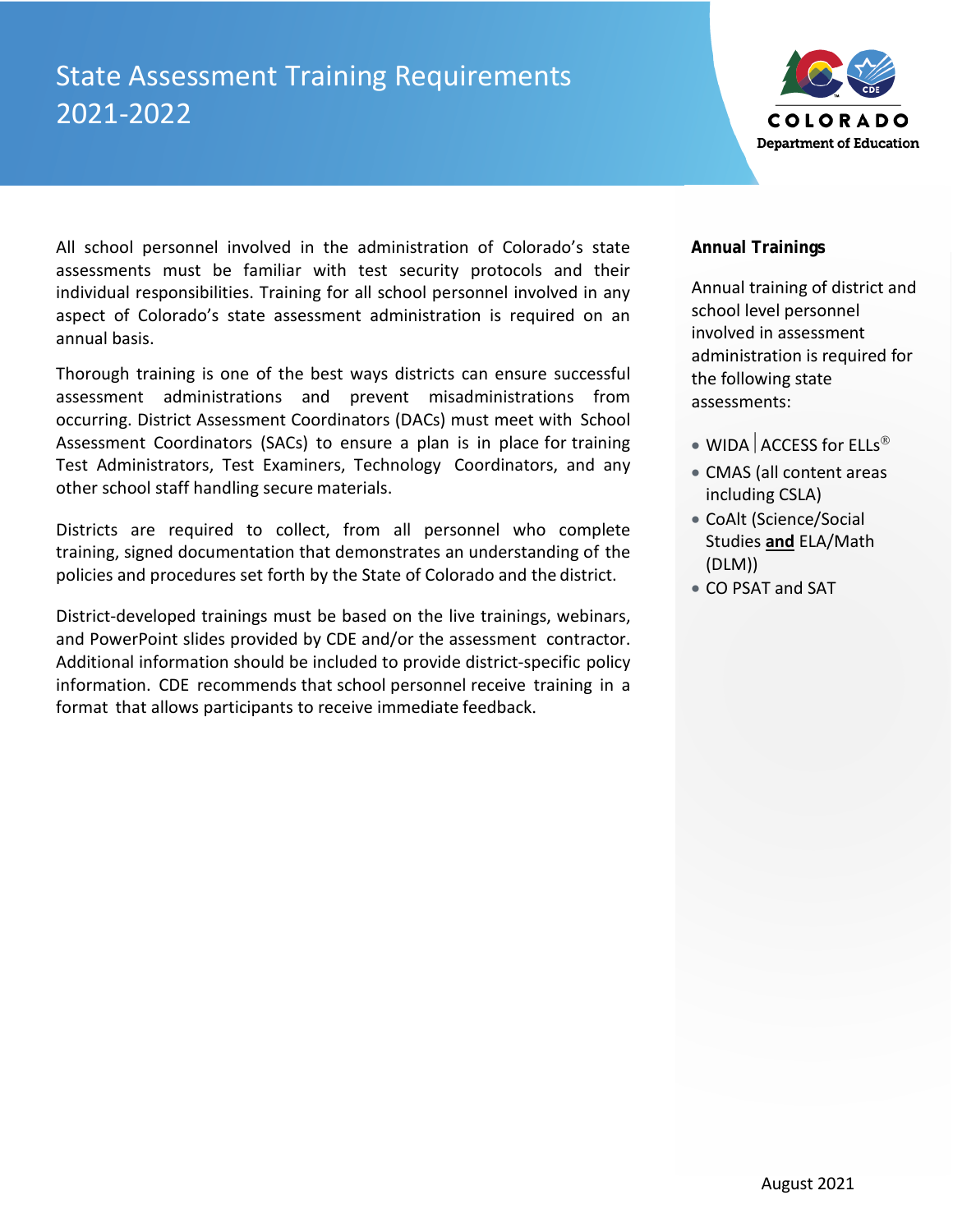

# WIDA  $ACCESS$  for  $ELLs^{\circledR}$

### **Which assessments are included in ACCESS for ELLs?**

- ACCESS for ELLs Grades 1-12
- Kindergarten ACCESS for ELLs
- Alternate ACCESS for ELLs

### **Who can administer ACCESS?**

- Test Administrators must be employed by the school or district.
- Preferably, Test Administrators are licensed teachers, licensed administrators, school psychologists, school social workers, school librarians, school counselors, or speech pathologists. Instructional support paraprofessionals and substitute teachers who hold a teaching certificate may also serve as Test Administrators if licensed, full-time staff members are not available.
- School/district employees may administer the assessments at the grade levels of their children, but they may not administer the test to their own children, nor be in the testing environment during testing.
- For Kindergarten ACCESS or Alternate ACCESS, the Test Administrator needs to be a proficient English speaker who is able to model clear standard pronunciation of the English phonemes that will impact student responses.
- Alternate ACCESS test administrators must be employed by either the school or the district and hold a current State of Colorado educator license.

### **What are the training requirements for ACCESS Test Administrators?**

DACs must be trained annually on ACCESS administration.

Test Administrators must:

- Be trained annually.
- Complete the requirements of the district or school's annual ACCESS training.
- Participate in WIDA's online training modules must pass the appropriate quiz(zes) with an 80% (complete the checklist if applicable).
- Read instructions in the *Test Administrator Manual* and familiarize themselves with test administration procedures prior to administering the test to students.
- Be trained on specific accommodations if administering assessments in which students are provided accommodations.

**Note**:Student teachers may not serve as Test Administrators who oversee administration of any ACCESS assessments. However, they may serve as proctors who assist the Test Administrators.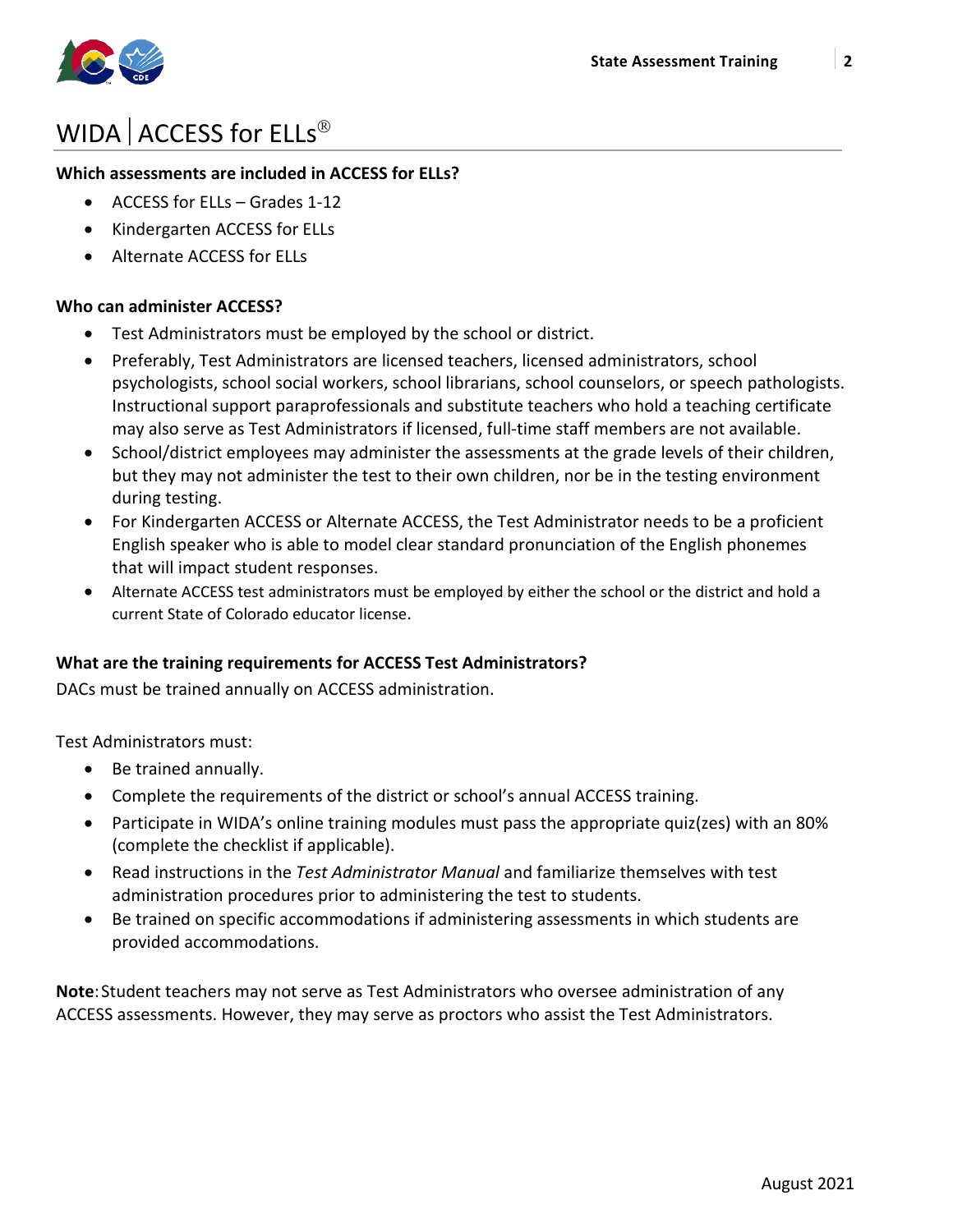

### Colorado Measures of Academic Success (CMAS)

### **Which assessments are included in CMAS?**

- Mathematics Grades 3-8
- English Language Arts/Literacy (ELA) Grades 3-8
	- Colorado Spanish Language Arts (CSLA) Grades 3-4 Eligible Students Only
- Science Grades 5, 8, 11
- Social Studies Grades 4 and 7

### **Who can administer the CMAS assessments?**

- Test Administrators must be employed by the school or district.
- Preferably, Test Administrators are licensed teachers, licensed administrators, school psychologists, school social workers, school librarians, school counselors, or speech pathologists. Instructional support paraprofessionals and substitute teachers who hold a teaching certificate may also serve as Test Administrators if licensed, full-time staff members are not available.
- School/district employees may administer the assessments at the grade levels of their children, but they may not administer the test to their own children, nor be in the testing environment during testing.

### **What are the training requirements?**

DACs must be trained annually on CMAS administration procedures.

Test Administrators must:

- Be trained annually on the current CMAS administration procedures.
- Be familiar with test administration procedures prior to administering the test to students.
- Read instructions in the *Test Administrator Manual* and familiarize themselves with test administration procedures prior to administering the test to students.
- Be trained on specific accommodations if administering assessments for which students are provided accommodations.

**Note**: Student teachers may not serve as Test Administrators who oversee administration of any CMAS assessments. However, they may serve as proctors who assist the Test Administrators.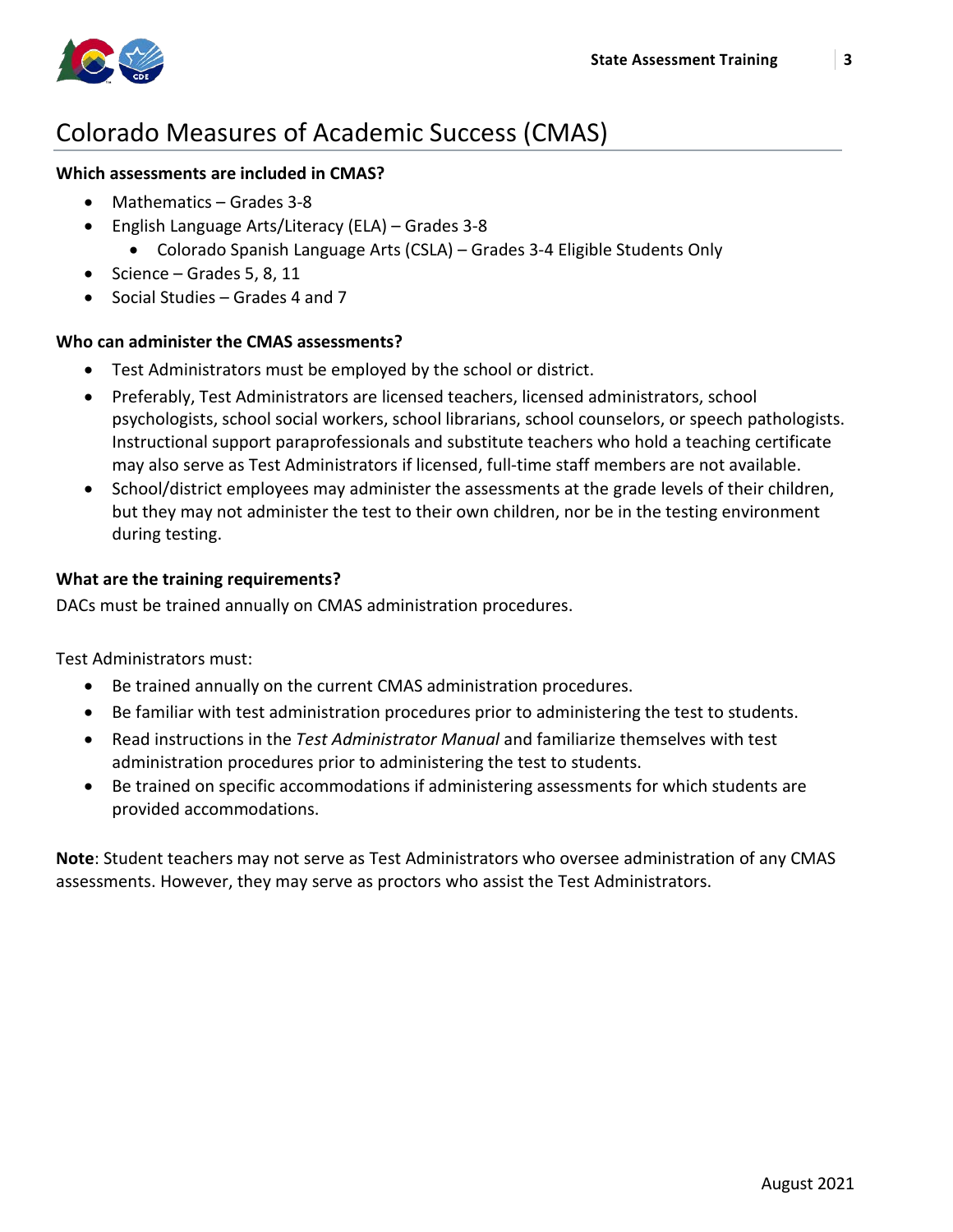

## Colorado Alternate Assessment (CoAlt)

### **Which assessments are included in the Colorado Alternate Assessment (CoAlt) program?**

- Mathematics and English Language Arts (DLM) Grades 3-11
- Science Grades 5, 8, 11
- Social Studies Grades 4 and 7

### **Who can administer the CoAlt assessments?**

- Test Administrators/Examiners must be employed by either the school or the district and hold a current teaching license. **Note**: A substitute teaching license is **not** a sufficient license for administration of CoAlt and substitutes may not be hired to administer the assessment.
- A Speech Language Pathologist, School Psychologist, or an Occupational/Physical Therapist who does not hold a teaching license, but who holds a professional license may administer the assessment as long as the individual interacts with the student on a regular basis.
- The Test Administrator/Examiner should be familiar with the student, and with the student's mode of expressive and receptive communication.
- Additional staff, including paraprofessionals, may assist in the administration of the assessment as needed (i.e., behavior or medical support). Anyone in the testing environment must be trained on CoAlt administration and test security procedures.
- Volunteers may **not** be used to administer assessments.
- Test Administrators/Examiners may not administer the assessment to a relative.

#### **What are the training requirements for DACs and CoAlt Test Administrators/Examiners?**

- DACs must be trained annually on all CoAlt assessments.
- Test Administrators/Examiners must participate in training every year even if they administered the CoAlt in previous years.
- Test Administrator/Examiners must be trained to administer **all parts** of the CoAlt Assessments (ELA/Math **AND** Science/Social Studies).
- Test Administrators/Examiners must participate in training and complete all quiz(zes) with an 80% or higher.
- Test Examiners must be trained in a manner that provides direct feedback during administration practice.